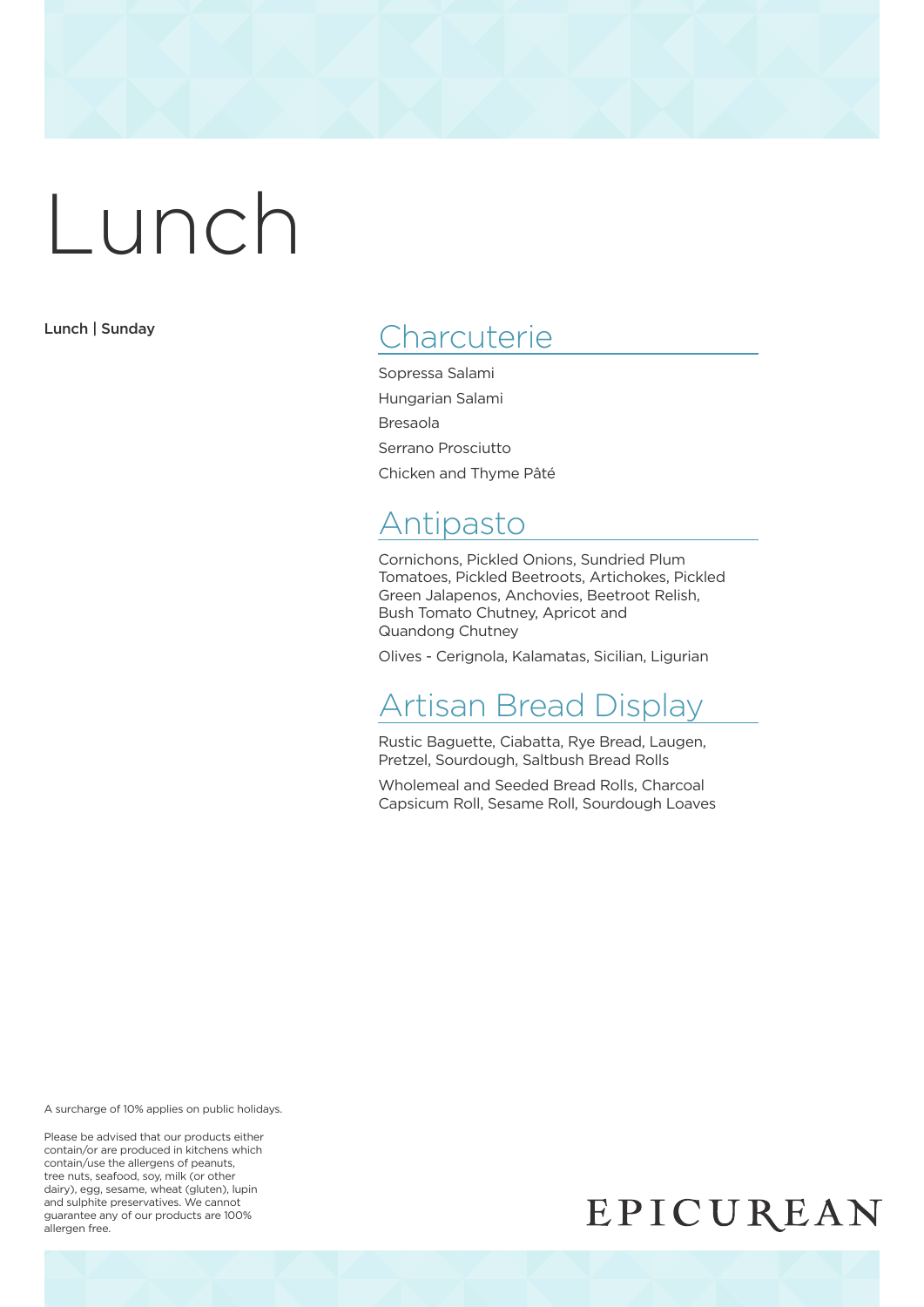Lunch | Sunday

### World Cheeses

Semi Matured – Gouda Matured – Vintage Cheddar, Torndirrup Native Herb White Mould - Camembert Blue Mould - Gorgonzola Grissini, Scottish Oat Cakes, Lavosh, Crackers Quince Paste, Pear Paste, Grapes Assorted Nuts and Dried Fruits Walnut and Sundried Australian Currant Bread

### Compound Salads

Scandinavian Style Potato Salad - Smoked Salmon, Capers and Onion

Moroccan Spiced Lamb, Roasted Pumpkin and Chickpea Salad

Kale, Edamame, Crispy Garlic with Yoghurt, Tahini Dressing

Shiitake Salad - Shitake, Enoki, Avocado, Miso Mustard Dressing

Chicken Caesar Salad

Italian Pasta Salad

Tabouleh

WA Seafood Salad

Assorted Dressings and Condiments

A surcharge of 10% applies on public holidays.

Please be advised that our products either contain/or are produced in kitchens which contain/use the allergens of peanuts, tree nuts, seafood, soy, milk (or other dairy), egg, sesame, wheat (gluten), lupin and sulphite preservatives. We cannot guarantee any of our products are 100% allergen free.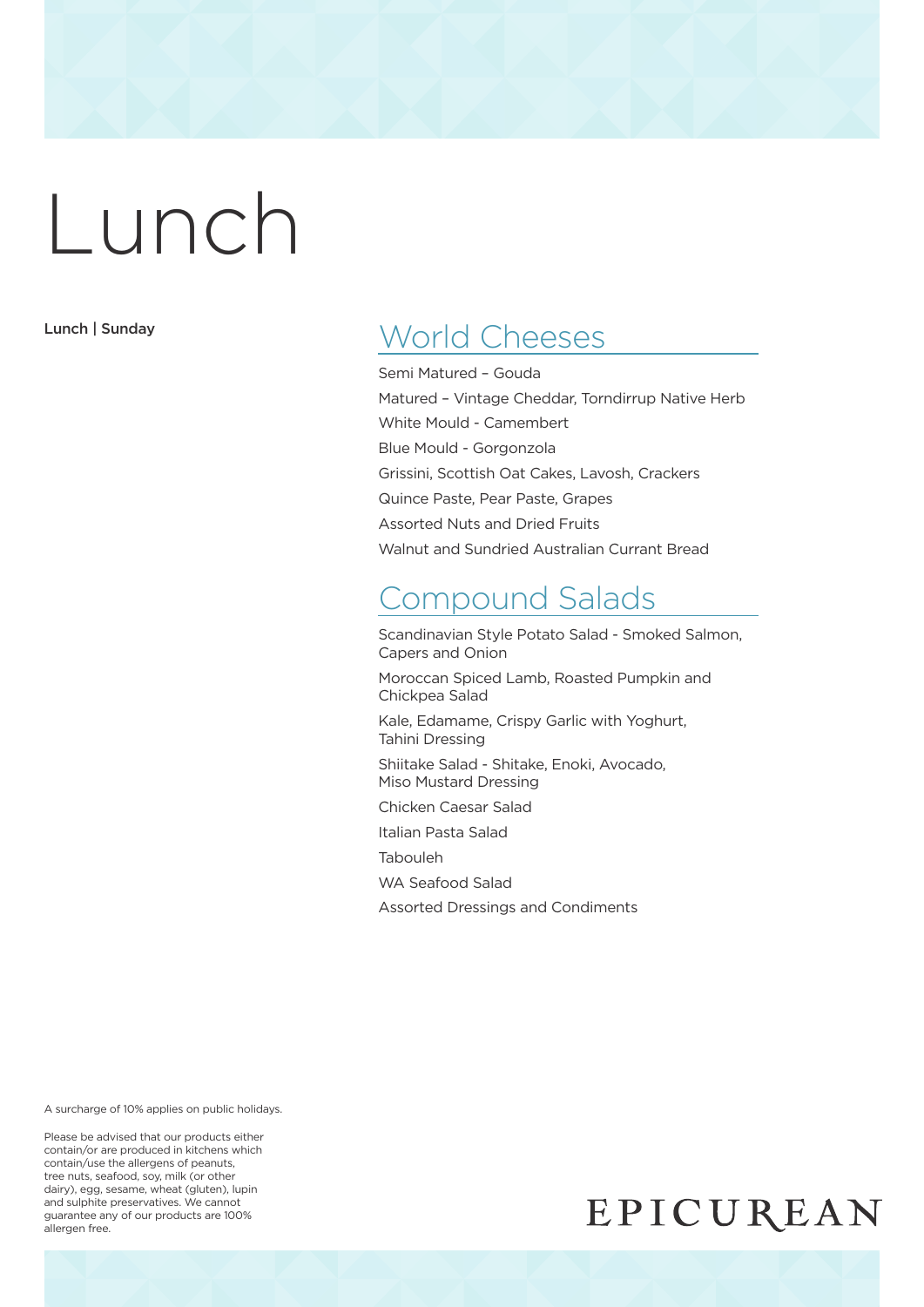Lunch | Sunday

### Seafood

Smoked Ocean Trout, Shallots and Spanish Capers Finest Australian Shucked Oysters Chilled Whole Prawns Chilled Blue Swimmer Crab

#### **Condiments**

Hot Pimento Aioli, Cocktail Sauce, Finger Lime Mignonette Dressing, Verjuice, Ponzu, Nam Jim,

Lemon Wedges

#### Sushi & Rolls

Rolls – Jidori Roll, Salmon Roll, California, Hosomaki

Nigiri – Prawn, Tamago, Salmon, Tuna, Capsicum

#### **Condiments**

Wasabi, Soy, Pickled Ginger, Pickled Lotus Root, Pickled Cucumbers, Pickled Daikon, Gojuchang, Sesame Soy Dressing, Wakame

#### Live Counter

Sashimi – Tuna, Hiramasa, Salmon Fish Roe Seaweed Salad Yuzu Dressing

A surcharge of 10% applies on public holidays.

Please be advised that our products either contain/or are produced in kitchens which contain/use the allergens of peanuts, tree nuts, seafood, soy, milk (or other dairy), egg, sesame, wheat (gluten), lupin and sulphite preservatives. We cannot guarantee any of our products are 100% allergen free.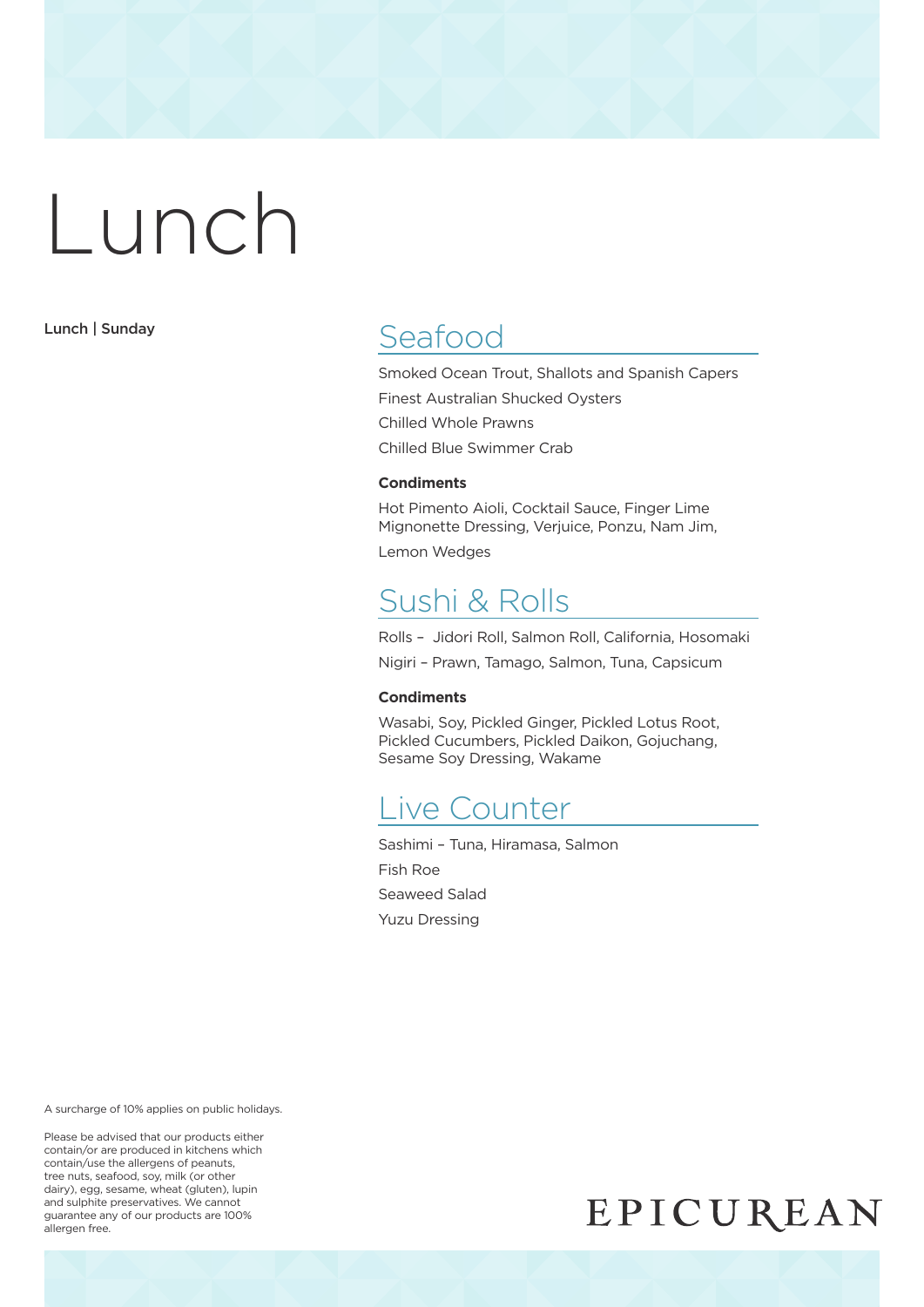#### Lunch | Sunday

#### Asian

Singaporean Chilli Crab with Mantou Roasted Peking Duck with Pancakes, Hoisin Salt and Pepper Prawns Mushroom and Egg Drop Soup Satay Style Chicken Steamed Jasmine Rice Fried Rice with Beef Jerky Prawn Crackers Edamame

**Condiments** Chilli Oil, Soy, Sambal

#### Indian

Butter Chicken Coconut Fish Curry Paneer Mutter Lamb Rogan Josh Tandoori Malai Chicken

#### **Rice and Bread**

Pulihora – Lemon Flavoured Basmati Rice Tandoori Naan, Garlic and Butter

#### **Condiments**

Kachumber Raita, Mint Chutney, Tomato Chutney, Mango Pickle, Ginger Pickle, Mixed Vegetable Pickle, Masala Pappadums, Chilli and Coconut Sambal

A surcharge of 10% applies on public holidays.

Please be advised that our products either contain/or are produced in kitchens which contain/use the allergens of peanuts, tree nuts, seafood, soy, milk (or other dairy), egg, sesame, wheat (gluten), lupin and sulphite preservatives. We cannot guarantee any of our products are 100% allergen free.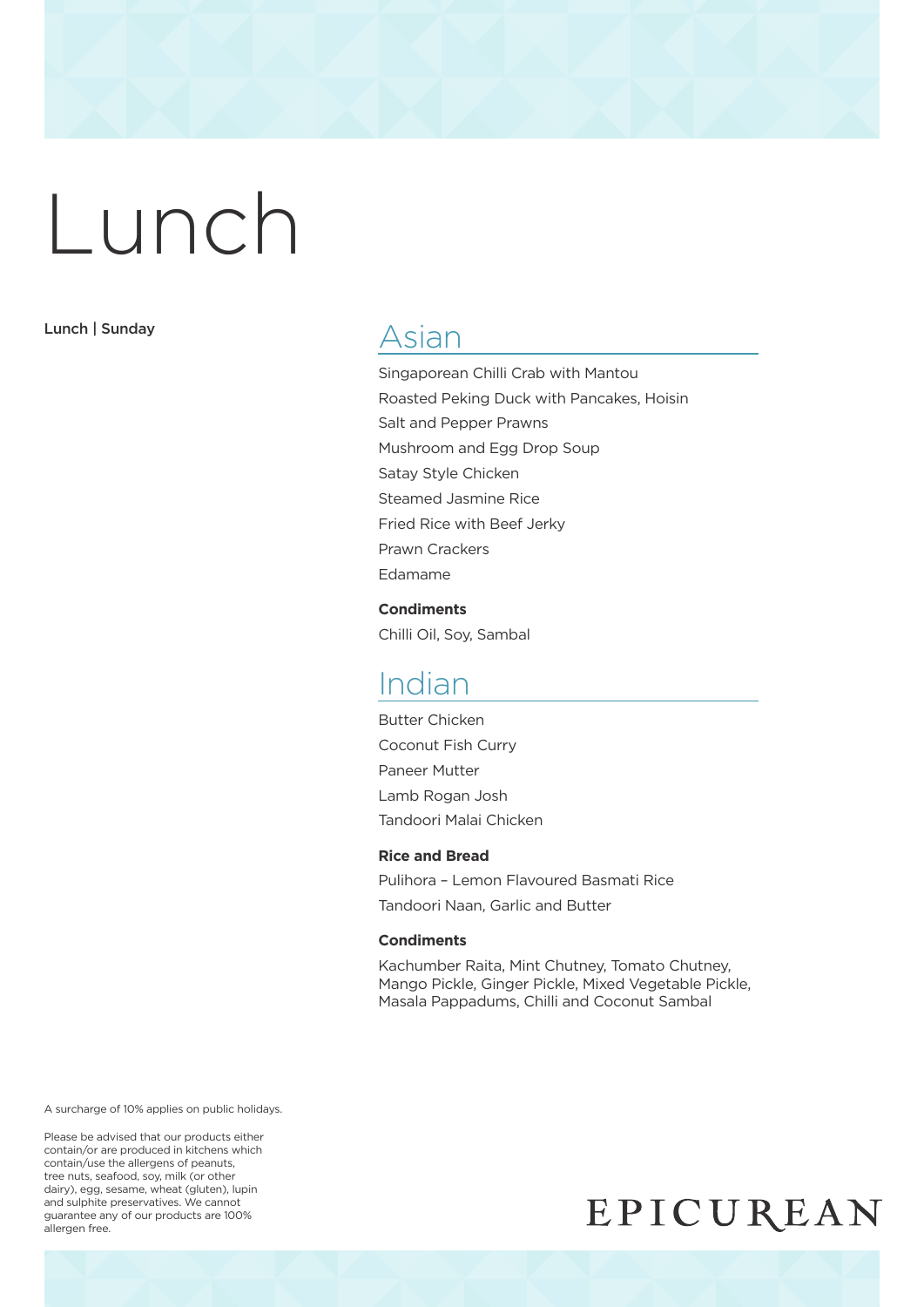Lunch | Sunday

#### **Western**

Soup of the Day Seafood Paella Truffle Mashed Potato Gnocchi Primavera Crispy Potato Wedges Baby Vegetables with Peptitas Barramundi with Green Goddess Dressing Roasted Chicken Breast with Peri Peri Sauce Spinach and Ricotta Cannelloni Charred Baby Carrots, Broccolini, Asparagus with Crème Fraîche Italian Beef Meatballs with Napolitana Sauce

### Roast Section

Grilled Spanish Chorizo Cinnamon and Star Anise Crispy Pork Belly Roasted Beef Prime Ribs and Wagyu Silverside Rosemary and Garlic Marinated Leg of Lamb Yorkshire Pudding Oven Fired Bread

#### **Sauces and Condiments**

Roasted Onion Beef Jus, Tasmanian Horseradish, Apple Sauce, Caramelised Onion, Honey Mustard, Mint Sauce, Gravy

A surcharge of 10% applies on public holidays.

Please be advised that our products either contain/or are produced in kitchens which contain/use the allergens of peanuts, tree nuts, seafood, soy, milk (or other dairy), egg, sesame, wheat (gluten), lupin and sulphite preservatives. We cannot guarantee any of our products are 100% allergen free.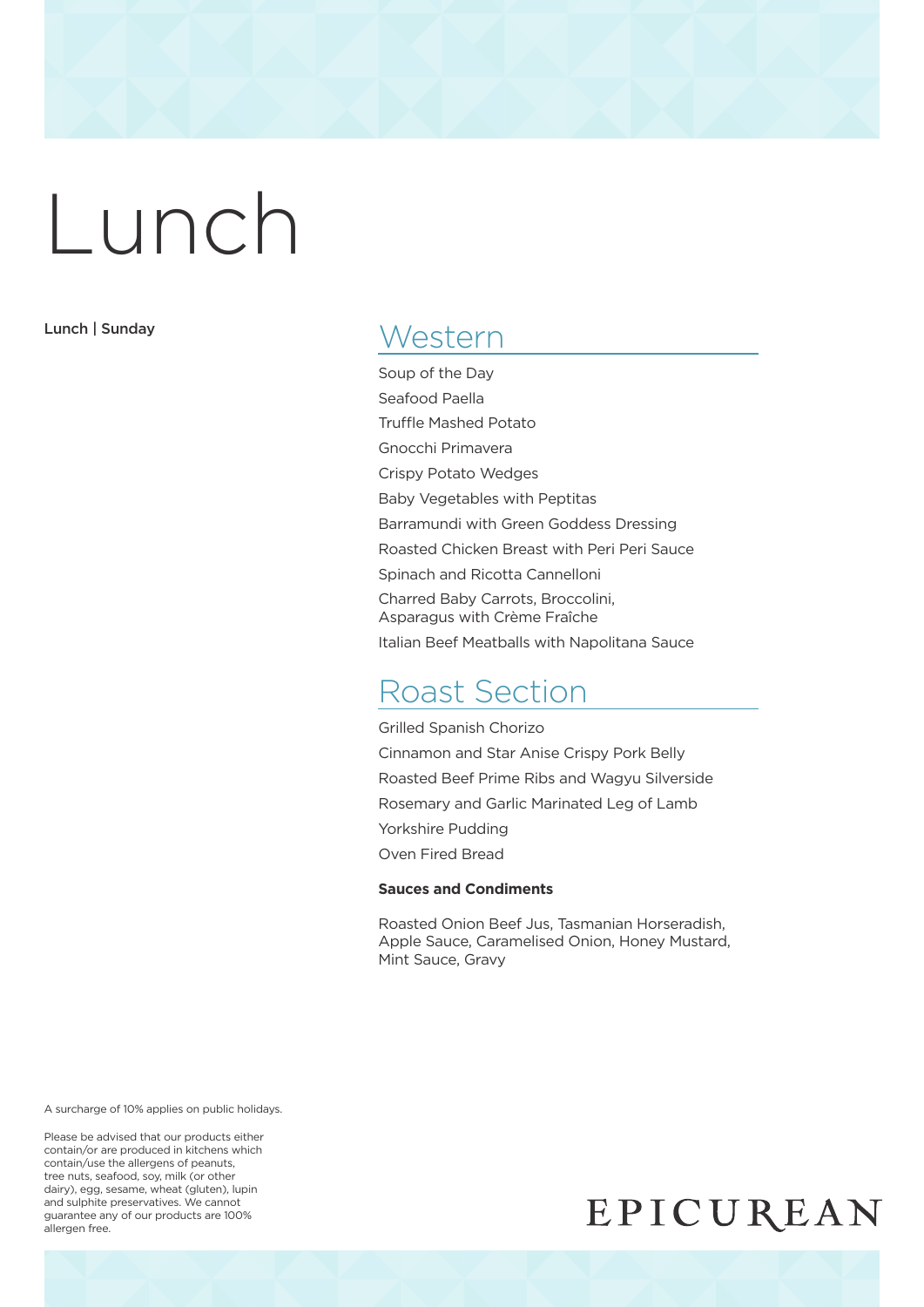Lunch | Sunday

#### Dessert Cube

#### **Cakes**

Raspberry and Hazelnut Entremets Lime and Strawberry Gateaux Blueberry, Lavender Honey with White Chocolate Cake **In Glasses and Individuals** Chocolate Crème De Pot Mango with Guava Mini Desserts Apricot Panna Cotta Assorted Cheesecake Crème Brûlée Chocolate Mousse **Hot Desserts** Chocolate Pudding Caramel Pudding **Condiments** Berry Compote, Anglaise, Caramel Sauce, Nutella, Chocolate Sauce, Mango Coulis, Whipped Cream

A surcharge of 10% applies on public holidays.

Please be advised that our products either contain/or are produced in kitchens which contain/use the allergens of peanuts, tree nuts, seafood, soy, milk (or other dairy), egg, sesame, wheat (gluten), lupin and sulphite preservatives. We cannot guarantee any of our products are 100% allergen free.